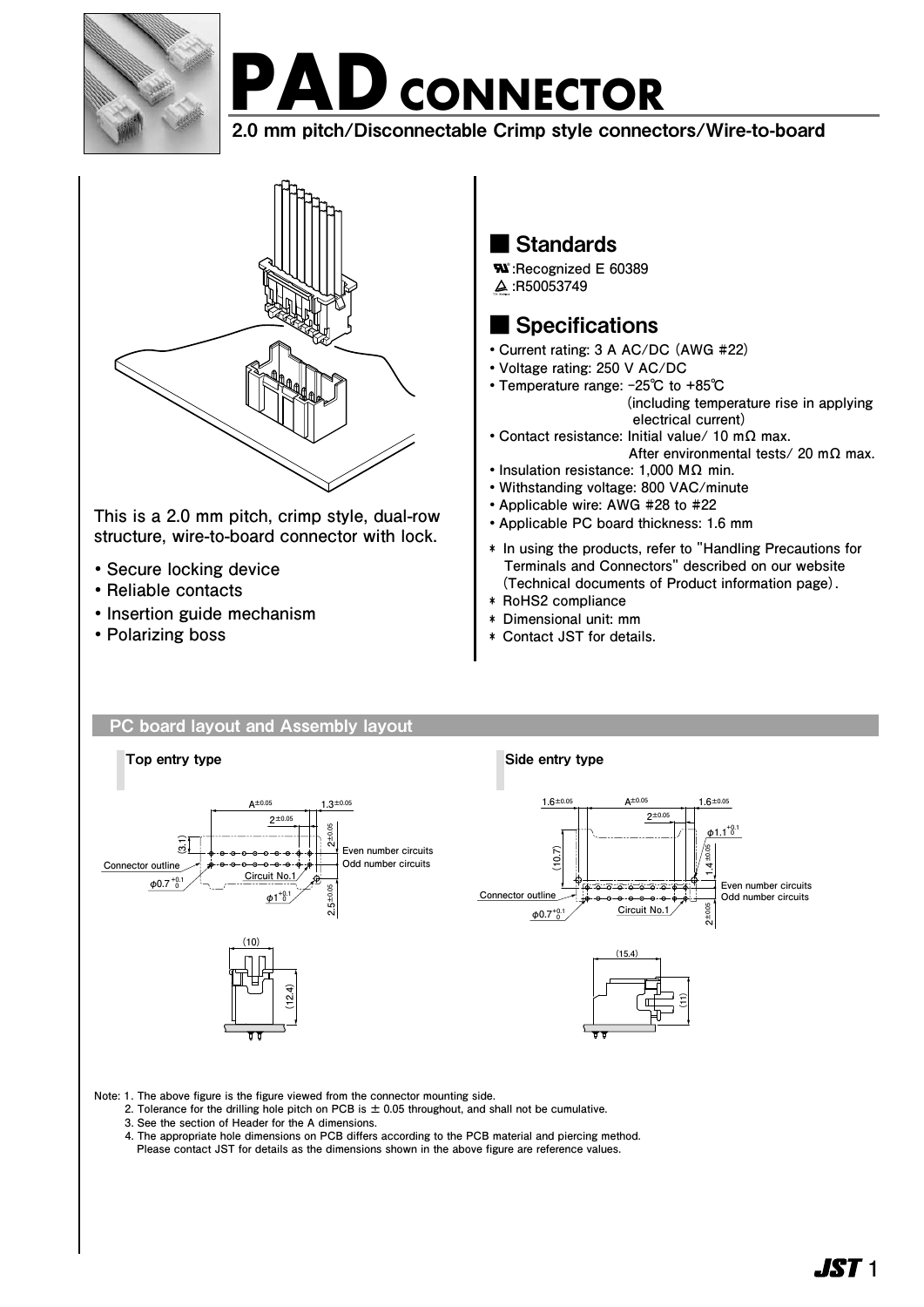## **PAD CONNECTOR PAD CONNECTOR**

## **Contact**



**Phosphor bronze, tin-plated**

RoHS2 compliance

### Crimping machine Crimping machine

| Contact        | Crimping machine | Applicator | Crimp applicator with dies |  |  |
|----------------|------------------|------------|----------------------------|--|--|
| SPH-002T-P0.5L | AP-K2N           | MKS-L      | APLMK SPH002-05L           |  |  |
| SPH-001T-P0.5L |                  |            | APLMK SPH001-05L           |  |  |

**Note: Contact JST for fully automatic crimping applicator. Note: Contact JST for fully automatic crimping applicator.**

## Housing





| Model No.      | Applicable wire  |          | Insulation O.D. | Q'tv/<br>reel |  |
|----------------|------------------|----------|-----------------|---------------|--|
|                | mm <sub>2</sub>  | AWG#     | (mm)            |               |  |
| SPND-002T-C0.5 | 0.08 to 0.22     | 28 to 24 | $0.76$ to 1.5   | 8.000         |  |
| SPND-001T-C0.5 | $0.13$ to $0.33$ | 26 to 22 | 1.0 to $1.5$    |               |  |

**Material and Finish**

**Copper alloy, tin-plated**

### RoHS2 compliance

**Note: This is low insertion/withdrawal force type contact, in order to improve the work of insertion/withdrawal.**

| Contact               | Crimping machine | Applicator | Crimp applicator with dies |  |
|-----------------------|------------------|------------|----------------------------|--|
| <b>SPND-002T-C0.5</b> | AP-K2N           | MKS-L      | APLMK SPAD/ND002-05        |  |
| SPND-001T-C0.5        |                  |            | APLMK SPND001-05           |  |

| No. of<br>circuits | Model No.           | Dimensions (mm) |      |             |
|--------------------|---------------------|-----------------|------|-------------|
|                    |                     | A               | в    | $Q'$ ty/bag |
| 10                 | <b>PADP-10V-1-S</b> | 8.0             | 12.0 | 1,000       |
| 12                 | <b>PADP-12V-1-S</b> | 10.0            | 14.0 | 1.000       |
| 14                 | <b>PADP-14V-1-S</b> | 12.0            | 16.0 | 1,000       |
| 16                 | <b>PADP-16V-1-S</b> | 14.0            | 18.0 | 1.000       |
| 20                 | <b>PADP-20V-1-S</b> | 18.0            | 22.0 | 1.000       |
| 22                 | <b>PADP-22V-1-S</b> | 20.0            | 24.0 | 1.000       |
| 24                 | <b>PADP-24V-1-S</b> | 22.0            | 26.0 | 1.000       |
| 40                 | *PADP-40V-1-S       | 38.0            | 42.0 | 500         |
|                    |                     |                 |      |             |

**Material and Finish**

**PA 66, UL94V-0, natural (white)**

RoHS2 compliance

**Note: \*Marked product is unlisted in TÜV.**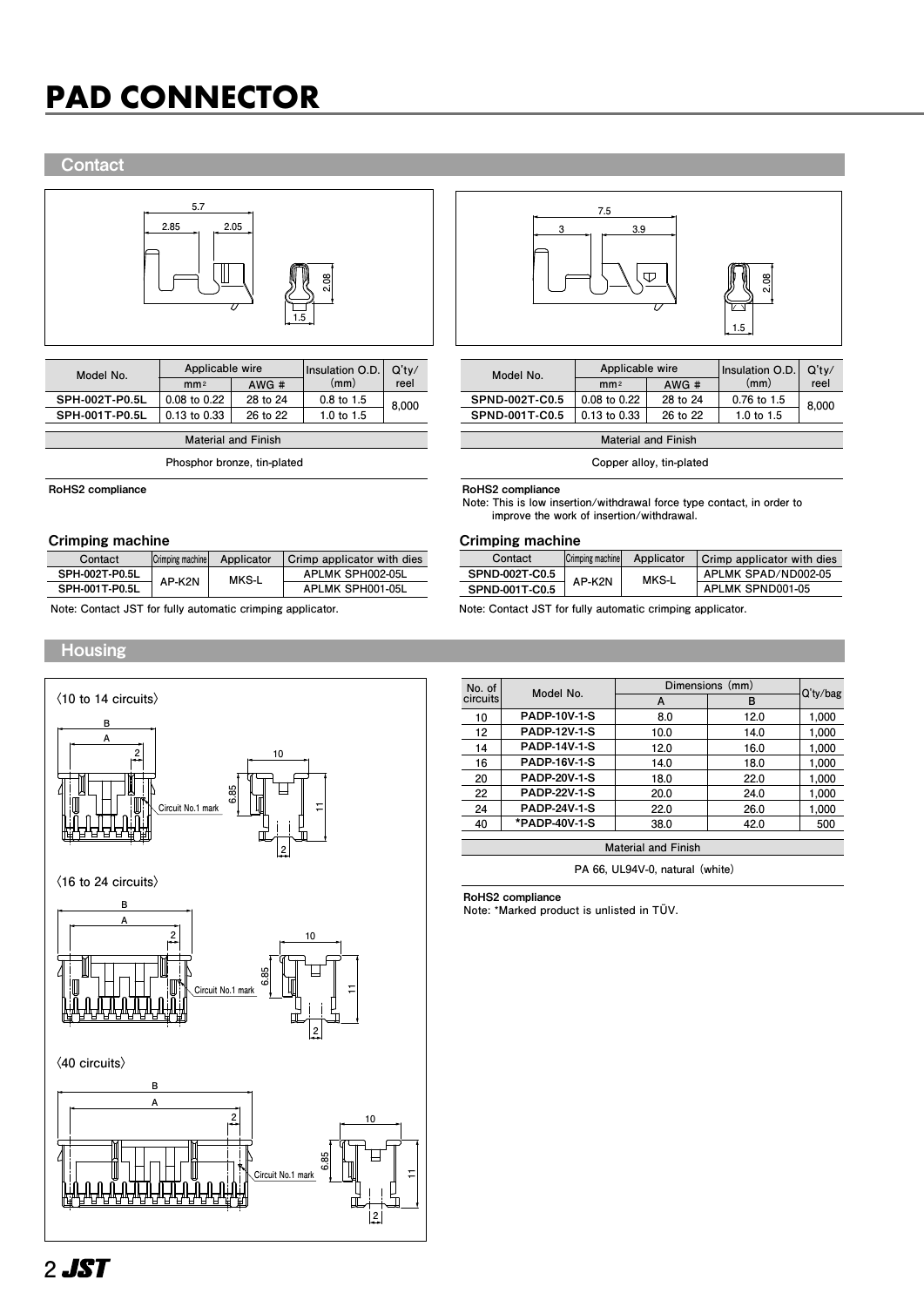## **PAD CONNECTOR PAD CONNECTOR**



| No. of<br>circuits                                 | Model No.                                                           |                      |                 | <b>Dimensions</b> |      | $Q'$ ty/box |                                |
|----------------------------------------------------|---------------------------------------------------------------------|----------------------|-----------------|-------------------|------|-------------|--------------------------------|
|                                                    | Top entry type                                                      |                      |                 | (mm)              |      |             |                                |
|                                                    | Without a boss                                                      | With a boss          | Side entry type | A                 | B    |             | Top entry type Side entry type |
| 10                                                 | <b>B10B-PADSS-F</b>                                                 | <b>B10B-PADSS-1F</b> | S10B-PADSS-1    | 8.0               | 12.0 | 400         | 504                            |
| 12                                                 | <b>B12B-PADSS-F</b>                                                 | B12B-PADSS-1F        | S12B-PADSS-1    | 10.0              | 14.0 | 300         | 420                            |
| 14                                                 | <b>B14B-PADSS-F</b>                                                 | B14B-PADSS-1F        | S14B-PADSS-1    | 12.0              | 16.0 | 300         | 364                            |
| 16                                                 | <b>B16B-PADSS-F</b>                                                 | B16B-PADSS-1F        | S16B-PADSS-1    | 14.0              | 18.0 | 200         | 336                            |
| 20                                                 | <b>B20B-PADSS-F</b>                                                 | B20B-PADSS-1F        | S20B-PADSS-1    | 18.0              | 22.0 | 150         | 280                            |
| 22                                                 | <b>B22B-PADSS-F</b>                                                 | B22B-PADSS-1F        |                 | 20.0              | 24.0 | 150         |                                |
| 24                                                 | <b>B24B-PADSS-F</b>                                                 | B24B-PADSS-1F        | S24B-PADSS-1    | 22.0              | 26.0 | 150         | 224                            |
| 40                                                 |                                                                     | *B40B-PADSS-1F       |                 | 38.0              | 42.0 | 100         |                                |
|                                                    |                                                                     |                      |                 |                   |      |             |                                |
| <b>Material and Finish</b>                         |                                                                     |                      |                 |                   |      |             |                                |
| Post: Copper alloy, copper-undercoated, tin-plated |                                                                     |                      |                 |                   |      |             |                                |
|                                                    | Wafer: Top entry type/PA66 (Glass-filled), UL94V-0, natural (ivory) |                      |                 |                   |      |             |                                |

 **Side entry type/PBT (Glass-filled), UL94V-0, natural (white)**

RoHS2 compliance **This product displays (LF)(SN) on a label. Note: \*Marked product is unlisted in TÜV.**